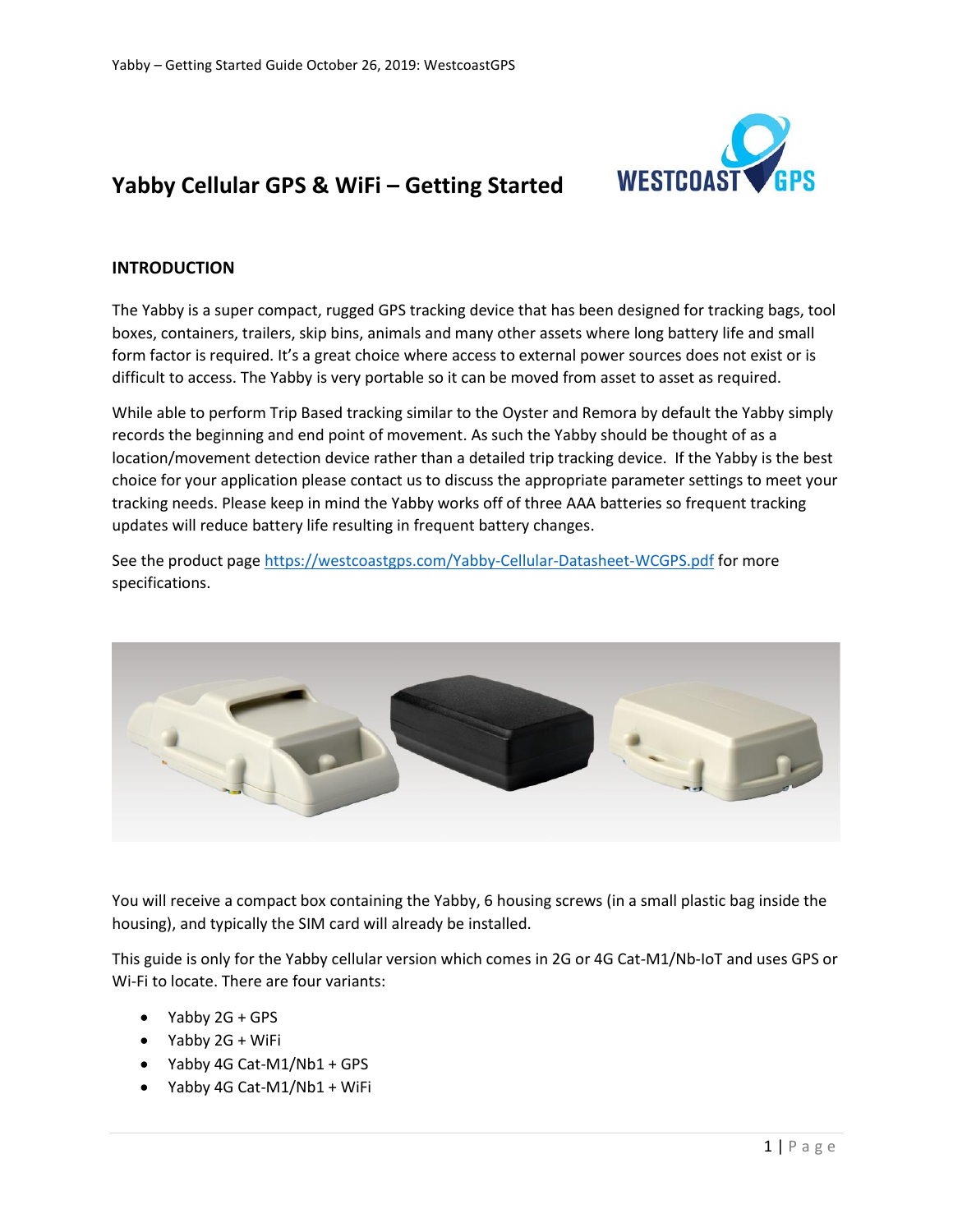# **SIM CARD**

Typically you will receive your Yabby with the SIM card already installed. The information below is supplied in case you have to install the SIM card yourself or the SIM card has to be replaced.

The Yabby uses a Nano SIM card (form factor 4FF). The SIM holder is on the underside of the control board so the control board will have to be removed/lifted out of the housing to insert/swap the SIM.

# *CAUTION: When handling the control board take steps to prevent static discharge which could render the device inoperable. DO NOT touch the GPS antenna.*

Slide the SIM card into the holder with the keyed corner first and the SIM contacts orientated down to the main board.



#### **BATTERIES**

The Yabby uses 3 x AAA 1.5 V off the shelf Lithium batteries. *Note: The Yabby does not have reverse voltage protection so take care to insert the batteries with the correct polarity – the springs are the negative terminals.*

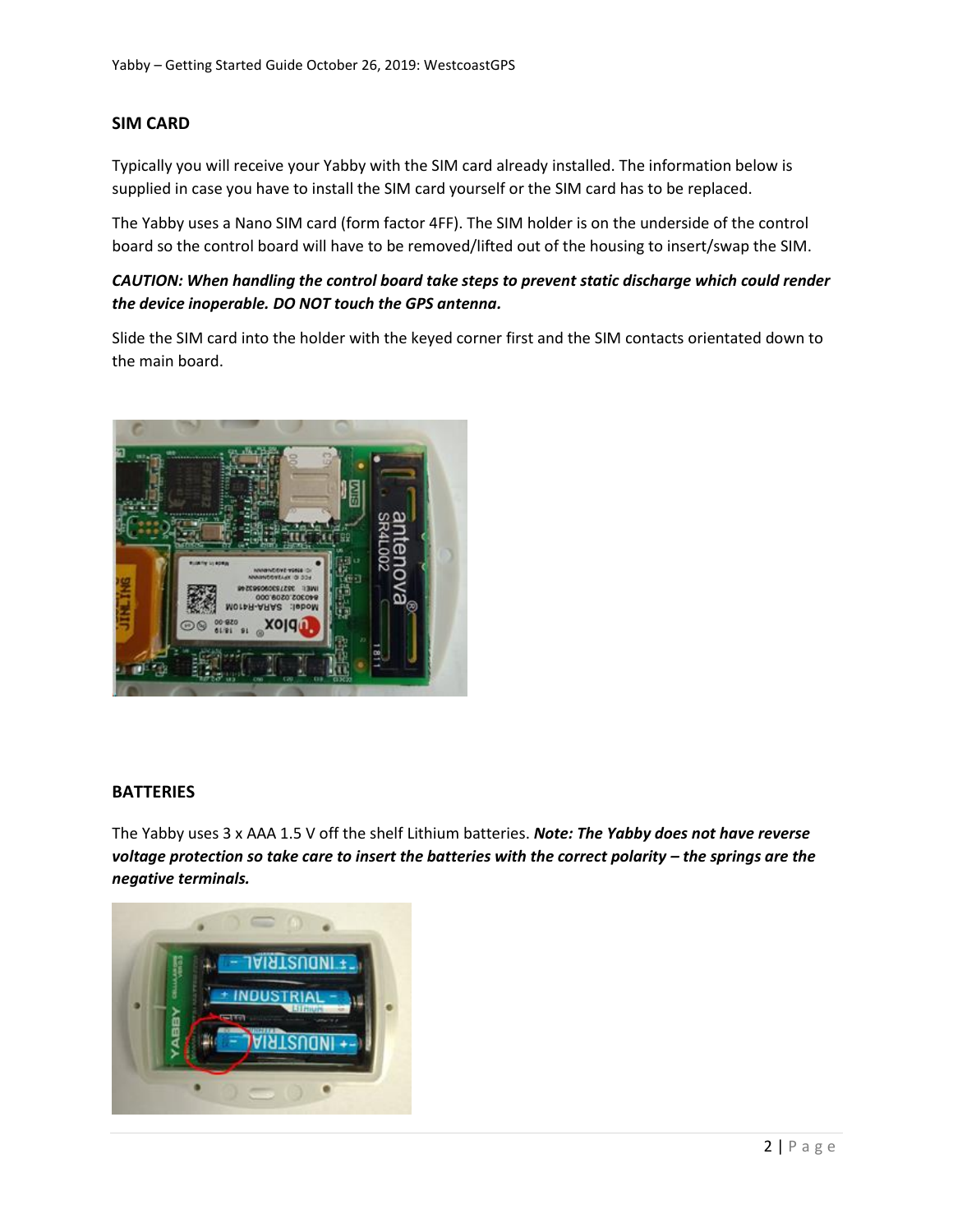If you use normal Alkaline AAA batteries they will only operate for about 50% of their useful life. Do not use rechargeable batteries.

To ensure you change batteries before the current batteries go flat you should also pay close attention to the battery voltage being displayed in Live View. For example, the Yabby in the image below is outfitted with three Energizer Ultimate Lithium 1.5 V AA batteries and the battery voltage is displaying as 4.7 V (circled in red):



At 4.7 V the batteries are very close to being flat and should be replaced soon. New batteries will display 5.2 or 5.3 V.

Once the batteries are inserted the LED should flash continuously. If it does not, it means the unit has not yet reset. In this case remove the batteries for a minute or two to allow any residual charge to drain and the reinsert the batteries. Failure to reset the unit will prevent automatic APN detection and proper resetting of battery life statistics.

| <b>LED Behaviour</b>                                                                                                                 | <b>Information</b>                                                                                                                                                                                                                                                                                           |
|--------------------------------------------------------------------------------------------------------------------------------------|--------------------------------------------------------------------------------------------------------------------------------------------------------------------------------------------------------------------------------------------------------------------------------------------------------------|
| Off                                                                                                                                  | If the LED is not on at all, it is likely that the battery is flat, or the<br>device is asleep. Measure the battery voltage with a multi-meter.<br>If there is a charge and you wish to see some activity reset the<br>device by removing and replacing the batteries.                                       |
| From Power-on-Reset, LED<br>flashes for duration of start up<br>connect, GPS fix, and re-connect<br>or until 10 minutes have passed. | After reset of the Yabby the LED will flash. It will continue to flash<br>until it has completed its start up sequence of connect to server<br>(\$Hz flash, gets a GPS fix (1Hz flash), and reconnect to server (4Hz<br>flash). If the connections are not successful this will timeout after<br>10 minutes. |
| After first sleep - off                                                                                                              | After the start up sequence has completed (connect, fix, connect)<br>or after 10 min the LED will be switched off. No LED flashes will<br>occur until a power-on-reset.                                                                                                                                      |
| In Recovery Mode - flashes in trip                                                                                                   | The LED will flash once every 5s during trips in recovery mode.                                                                                                                                                                                                                                              |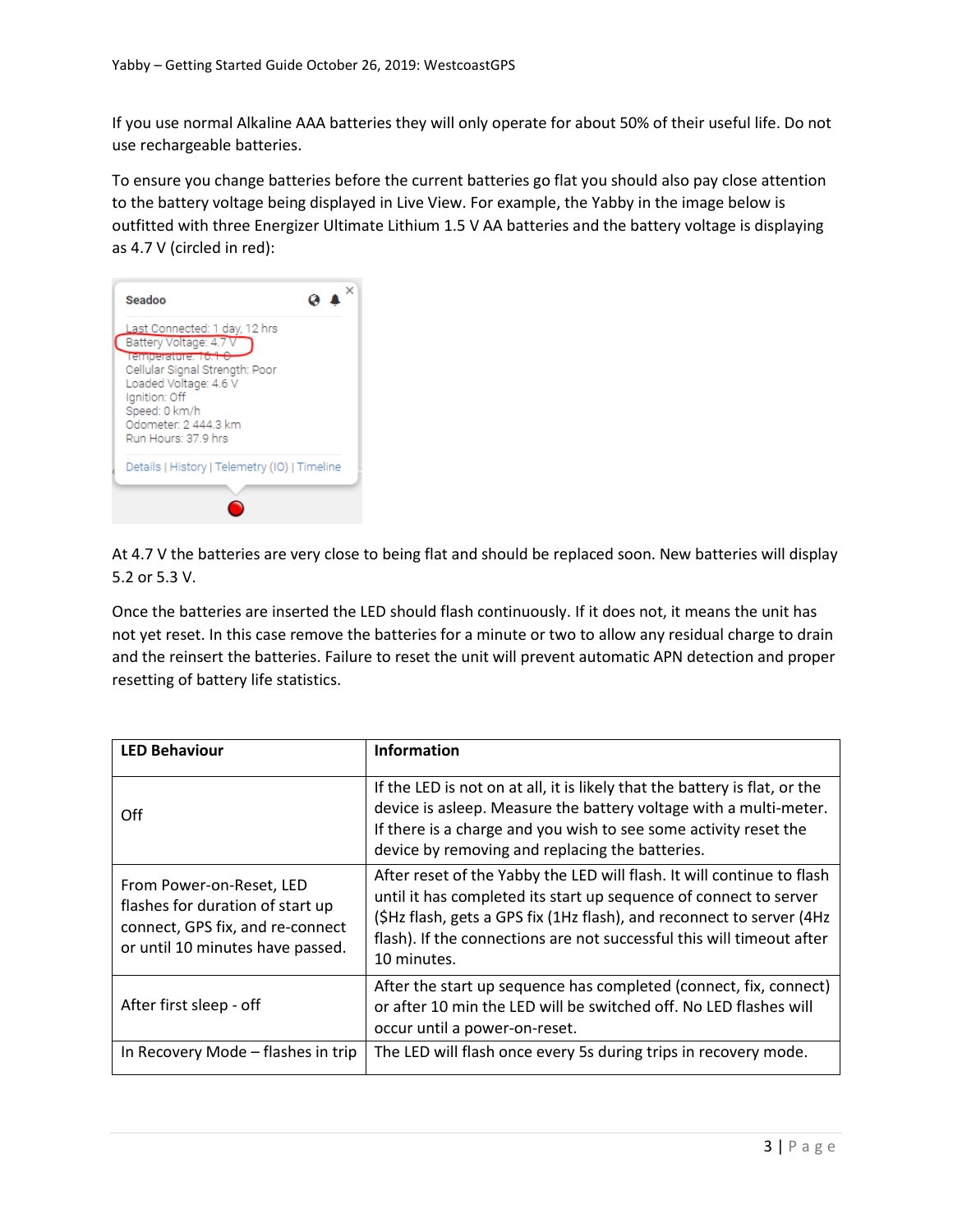# **GETTING ONLINE**

Once the batteries are inserted the internal LED will begin to flash. The Yabby will do the following:

- Connect to the server: if the SIM card works the Yabby will connect and attempt to download any firmware and parameter updates then fetch fresh GPS aiding data.
- Get a GPS fix: the Yabby will attempt to get a GPS fix. You can speed this up by moving to an area with good GPS signal – outdoors with a clear view of the sky.
- Reconnect to the Server: the device will attempt to connect again to upload the result of the GPS fix.

If the Yabby does not complete these steps in 10 minutes it will go to sleep and try again on the next heartbeat or the next trip start.

If the LED flashes but the Yabby does not connect check to ensure the SIM is in the holder correctly. Failing that contact us and ask us to check that the SIM is working properly.

#### **OPENING and CLOSING the HOUSING**

Once online all that remains is to seal the housing. Seal the device carefully to achieve the IP-67 rating. Ensure that the clear silicon seal is in good condition, is lying flat, and is not fouled by any plastic debris or other material. WestcoastGPS does not warranty against water ingress into the Yabby.

- 1. Close the housing, and gently squeeze it shut. Foam on the lid will compress against the batteries holding them firmly in place.
- 2. Tighten the 6 screws to a uniform tightness. On first assembly the screws may be quite stiff. Over tightening will crack the lid and the housing.
- 3. If you wish to replace the batteries and open the housing, be sure to check that the silicon seal is in good condition before closing the housing again.
- 4. Contact us for replacement seals, housings, and housing lids.

#### **DEFAULT SETTINGS**

By default the Yabby is setup for Movement Detection. The following default settings apply:

- Out of trip wake up and upload every 12 hours a heartbeat
- Upload on movement trip star
- GPS fixes every 15 minutes
- Upload on trip end after 3 minutes of no movement

These settings and many more are configurable and the Yabby can be configured to do Trip Based tracking similar to the Oyster/Remora. The defaults provide a good starting point. If you require different parameter settings for your own unique tracking needs please contact Support who will assist with changes to those settings. Please remember that more frequent tracking will shorten battery life.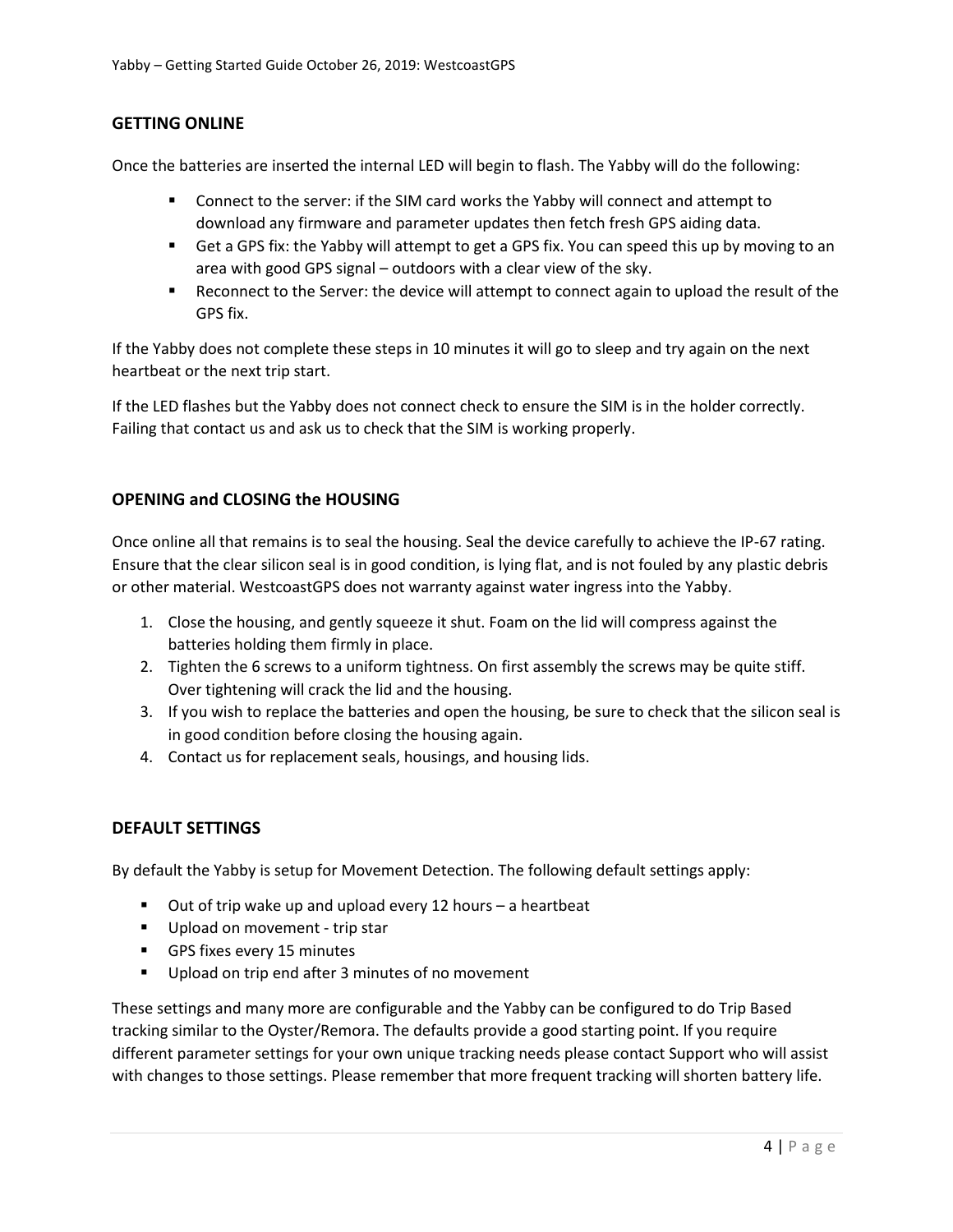# **LOCATION FIXING**

#### **Yabby GPS**

The Yabby GPS uses its GPS module to determine its position. Indoor or dense urban environments can greatly impact GPS performance sometimes leaving the devices unable to get a fix.

#### **Yabby WiFi**

The Yabby WiFi scans for Wi-Fi Access Points (Wi-Fi Routers) and records the signal strength from each then uses this information to triangulate its position. If Wi-Fi signals can't be found the Yabby WiFi has cellular fall back meaning it will determine its position based on which cellular tower it is communicating with. The accuracy of this measurement will be quite unreliable, however it will give an idea of where the unit is.

Wi-Fi signals can be received indoors (even basements) and in dense urban environments, hence Wi-Fi geolocation has the ability to provide a position where GPS will not. In practise, in an urban environment, accuracy should be around +- 30m.

*Note: The Yabby does not use Wi-Fi to send its data to the server. All data is sent to the server using a cellular connection. The Yabby only uses Wi-Fi sniffing to obtain its position.*

#### **MOVEMENT TRACKING**

The Yabby uses its accelerometer to detect movement and operates as follows:

Accelerometer wakes the unit and only starts a trip when it has seen 1 second worth of above-threshold movement in a 4 second period or repeated short movements over several 4 second periods.

- Yabby determines it is moving equivalent to enter a trip for other devices.
- Once moving the accelerometer no longer wakes the Yabby
- The Yabby wakes every 2 minutes on a timer and does two things:
	- Asks the accelerometer if there has been any movement in the last two minutes
	- If its time to log a position it gets a GPS fix and logs it
- Once the accelerometer claims there has been no movement, the default is 5 minutes, the Yabby determines that movement has stopped. The GPS version will also wait until speed reported by the GPS is low in order to prevent movement ending when the movement is very steady and constant, ex a train where acceleration is minimal.

Heartbeats occur every 12 hours when there is no movement – GPS fix and upload.

The Yabby is highly configurable so if more frequent, Trip Based style, tracking is required please contact us to discuss parameter settings. Remember frequent tracking can quickly flatten the batteries.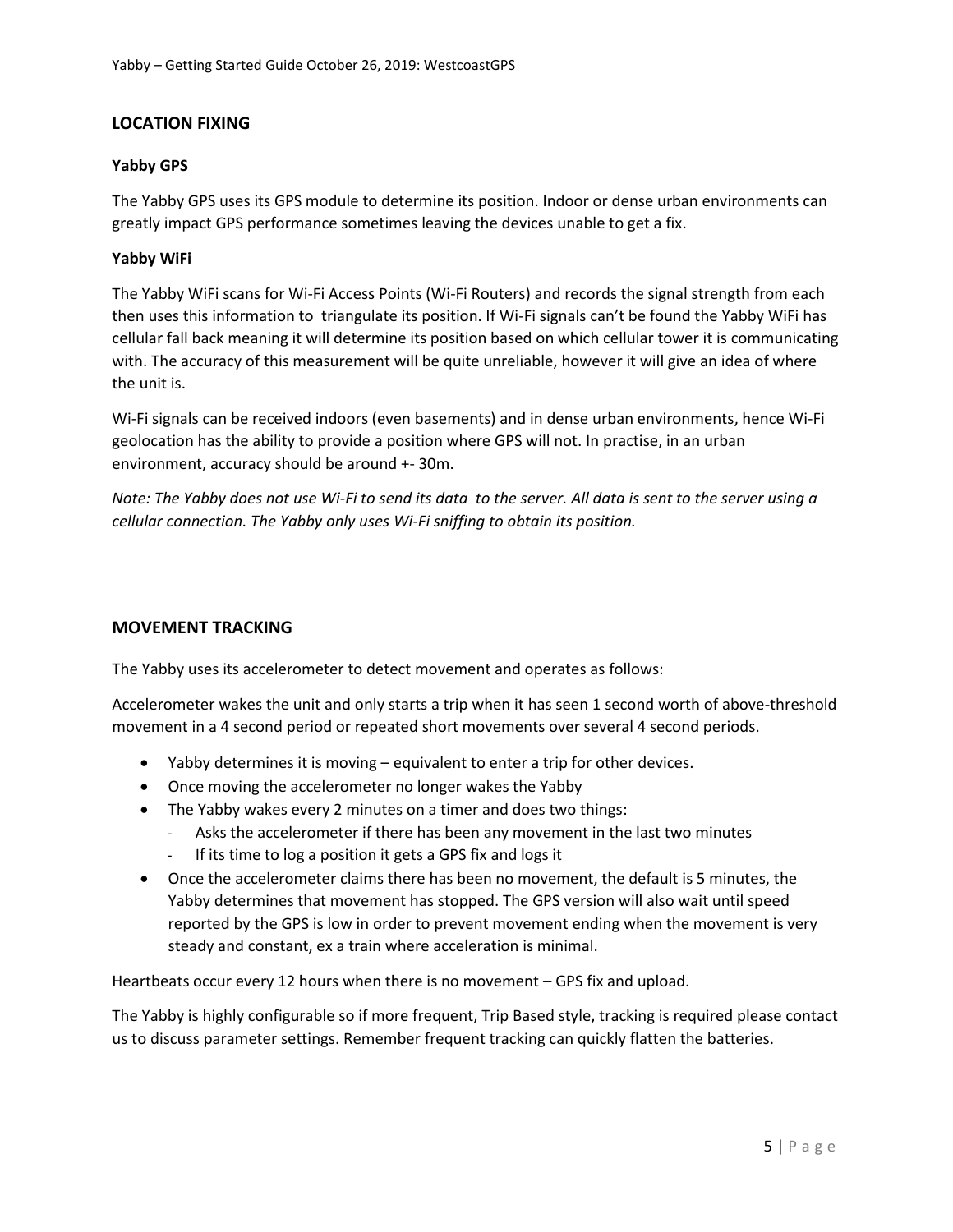# **DEVICE INSTALLATION**

The Yabby can be mounted on the asset to be tracked using screws, bolts, cable ties, or industrial adhesives. When choosing a mounting point you have two competing goals:

- 1. To minimize the chances of the device being accidentally being crushed or dislodged.
- 2. To maximize the GPS and mobile cellular reception and provide adequate ventilation.

Since the Yabby is a battery powered device reception is critical to its performance. Experiment with different mounting locations to ensure you are achieving the correct performance and if possible choose a mounting point that will not result in elevated temperatures. For instance, mounting the Yabby in direct sunlight on the dash of a non-ventilated cabin may cook the batteries, leading to abnormally short service life.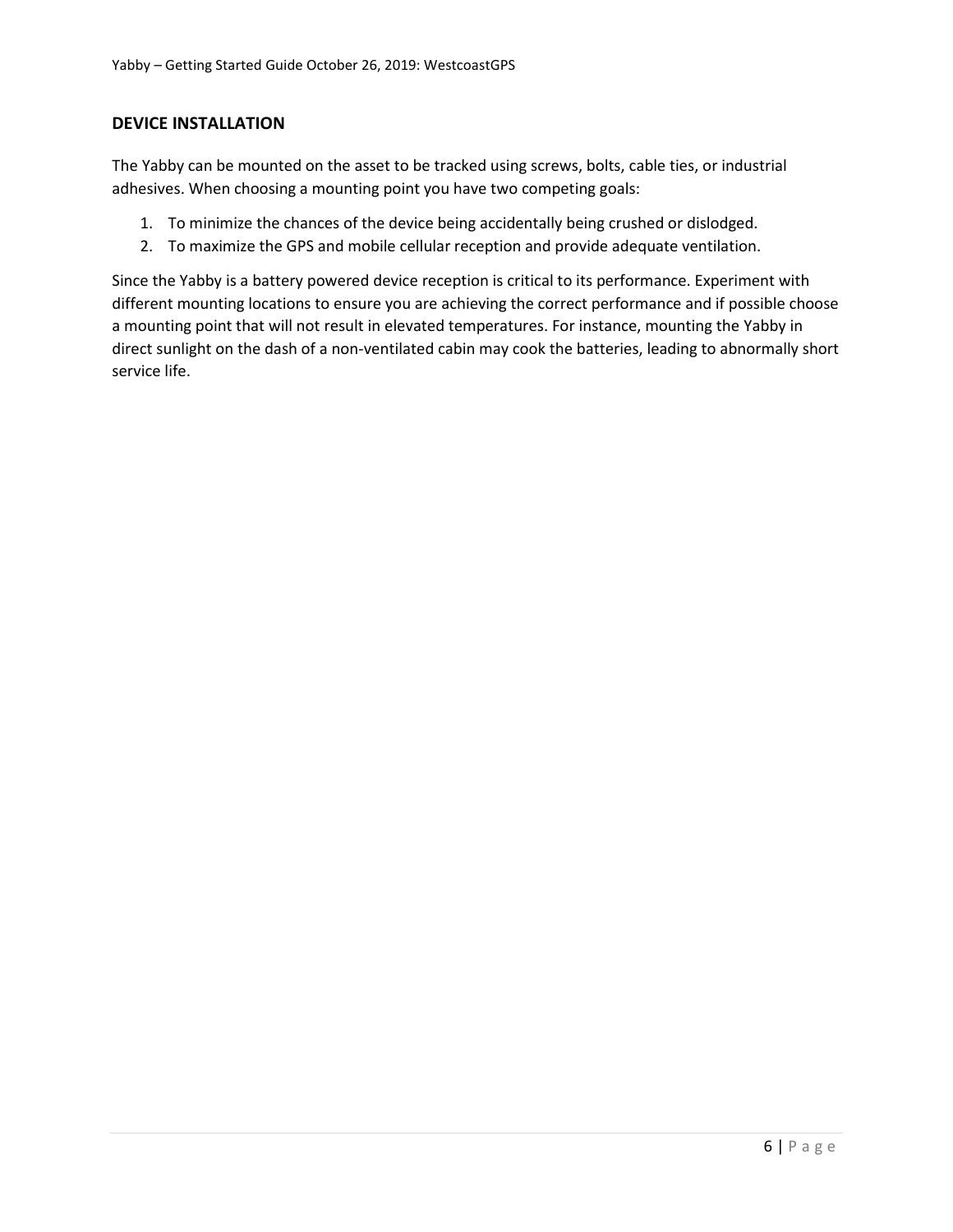# **TRACKING YOUR ASSET**

There are two methods for tracking your assets, using the Telematics Guru app on your Android or Apple devices and/or by logging into the westcoastgps.com website with the credentials provided to you by WestcoastGPS. The App provides basic tracking information including the ability to set up a one-time only "Movement Alert" and to put the asset into "Recovery Mode" should the asset go missing or is stolen. The website provides more robust tracking features including geofencing, alerts, and reports.

To login via the website make sure you click on the "Tracking Platform Login" button:





Once you enter your credentials you will be taken to the tracking platform:

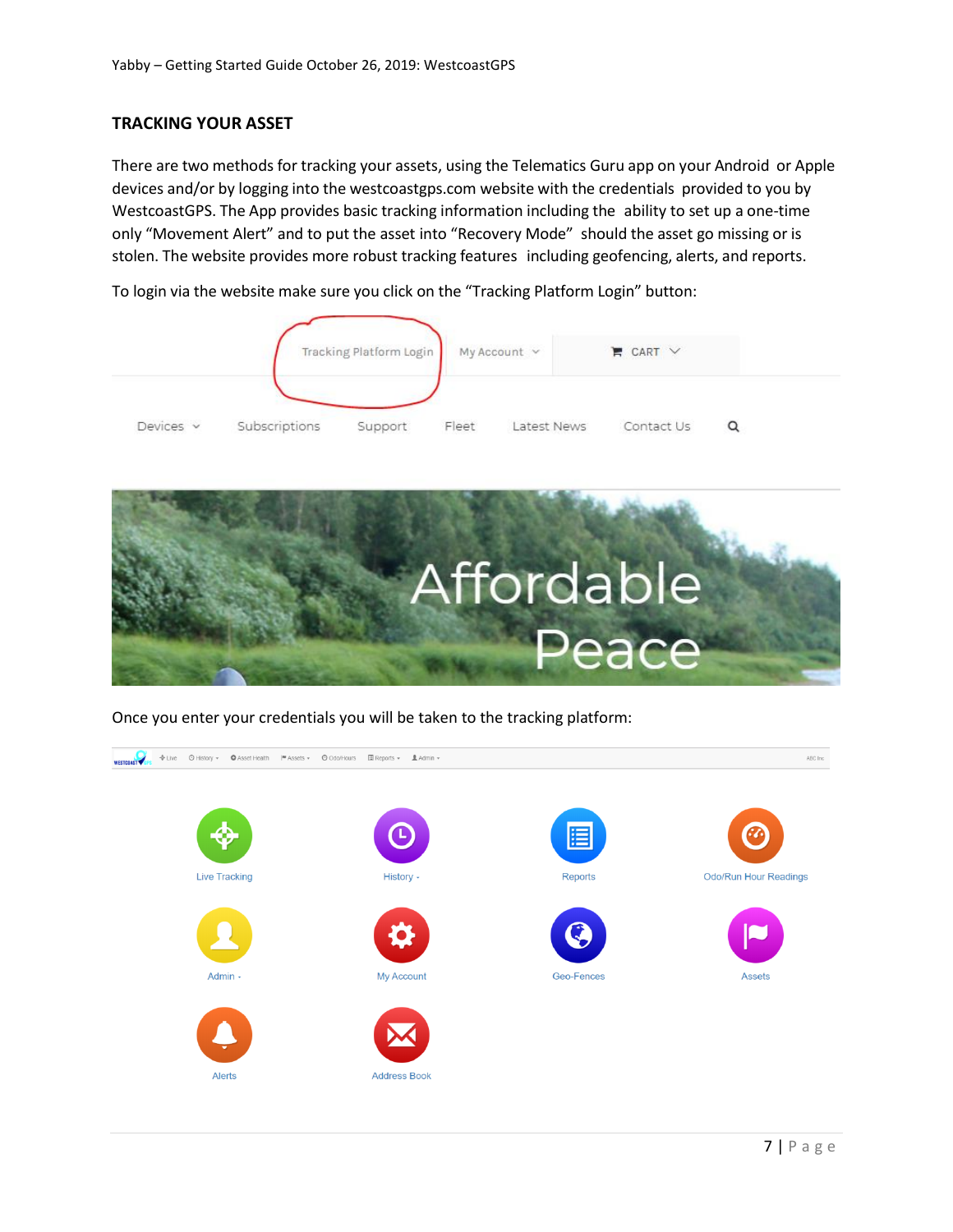The Tracking Platform is intuitive and easy to use. Navigate using the tabs across the top or by clicking on the balloons. If you need to return to this page simply click on the WestcoastGPS logo on the top left.

To download the Telematics Guru app use your smart device (Apple/Android phone/tablet) to click on the links below:

<https://itunes.apple.com/au/app/telematics-guru/id1132506292?mt=8>

<https://play.google.com/store/apps/details?id=guru.telematics.mobile.droid>

#### **TRACKING PLATFORM DIFFERENCES FOR THE YABBY**

Given that by default the Yabby is set up to be a location/movement detection device there are two main differences in the way the Yabby will display on the Tracking Platform.

**First**, in Live View the map icon will not change from red to green when the Yabby is mobile. In other words by default the Yabby is a point based asset as it reports infrequently.

**Second**, when viewing History choose "Point History Map View" circled in red below:



If we have set your Yabby up to perform frequent tracking we will also set it up to use Trip Based tracking and the trips will appear in Trip History Map View vs Point History Map View.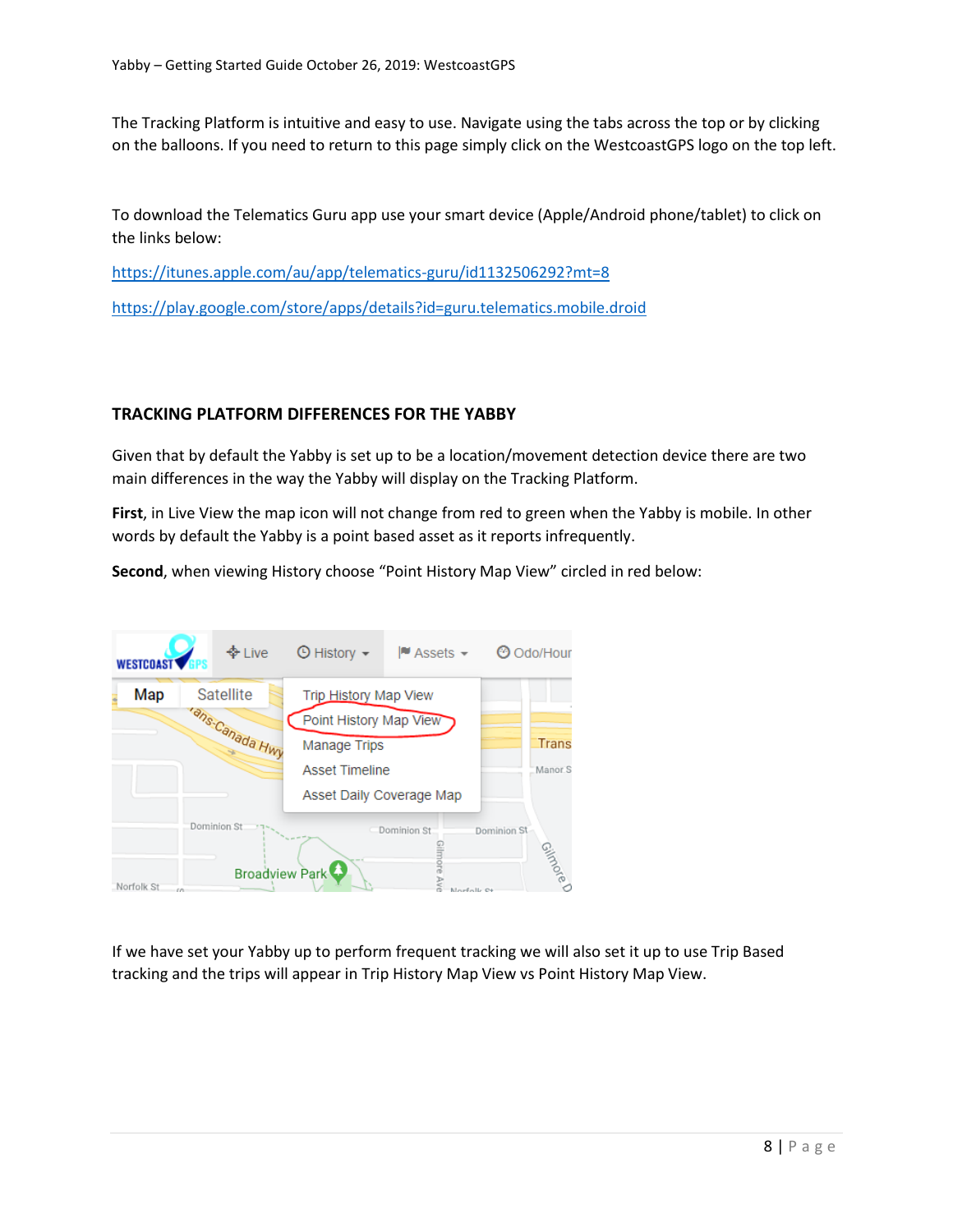# **RECOVERY MODE**

Recovery Mode is a particularly useful feature when used with battery powered devices to recover stolen and/or lost assets. The Yabby is designed around battery conservation and using as little data as possible but when your asset has been stolen/lost Recovery Mode can be used to dramatically increase GPS fixes and location updates so that your assets can be recovered as quickly as possible.

There are 2 Ways to Activate/Deactivate Recovery Mode

1. The easiest way is to use the Telematics Guru app. When viewing an asset in the app use the Recovery Mode icon to switch Recovery mode on and off:



Follow the same steps to exit Recovery mode. When using the Telematics Guru app your Yabby by default will exit Recovery Mode after 6 hours. If you want Recovery Mode to operate for less or more time use the Tracking Platform as explained below.

2. From the Tracking Platform go "Manage Assets" and use the settings cog to select "Enter Recovery Mode"

| $+$ Live<br>WESTCOAST WERE | ⊙ History v   M Assets v |         | O Odo/Hours<br><b>El</b> Reports <del>v</del> <u>■</u> Admin v<br>Demo 3 WestCoast GPS |                  |                                |                            |                     |                      |                                                                                |  |
|----------------------------|--------------------------|---------|----------------------------------------------------------------------------------------|------------------|--------------------------------|----------------------------|---------------------|----------------------|--------------------------------------------------------------------------------|--|
| Search                     |                          | Q       | <b>Create New Asset</b>                                                                | Set I/O Mappings | <b>Track Asset in Geofence</b> | <b>Geo-Fence Downloads</b> | View in OEM         |                      |                                                                                |  |
| $\blacksquare$ Assets (1)  |                          | Type    | Code                                                                                   | Device Type      | <b>Device Serial</b>           | <b>Last Connected</b>      | <b>Est Odometer</b> | <b>Est Run Hours</b> |                                                                                |  |
| <b>Dog Tracking</b>        | $+ \circ$                | Vehicle |                                                                                        | YabbyCellularGPS | 175334                         | 23 hrs, 34 mins            |                     | $\sim$               | 春~<br>$\sim$                                                                   |  |
|                            |                          |         |                                                                                        |                  |                                |                            |                     |                      | <b>O</b> View Timeline                                                         |  |
|                            |                          |         |                                                                                        |                  |                                |                            |                     |                      | Add Odo/Hours<br>O View Odo/Hours                                              |  |
|                            |                          |         |                                                                                        |                  |                                |                            |                     |                      | $G$ Edit<br><b>OD</b> Disable Asset<br>Enter Recovery Mode<br>Clear Asset Data |  |
|                            |                          |         |                                                                                        |                  |                                |                            |                     |                      | X Delete                                                                       |  |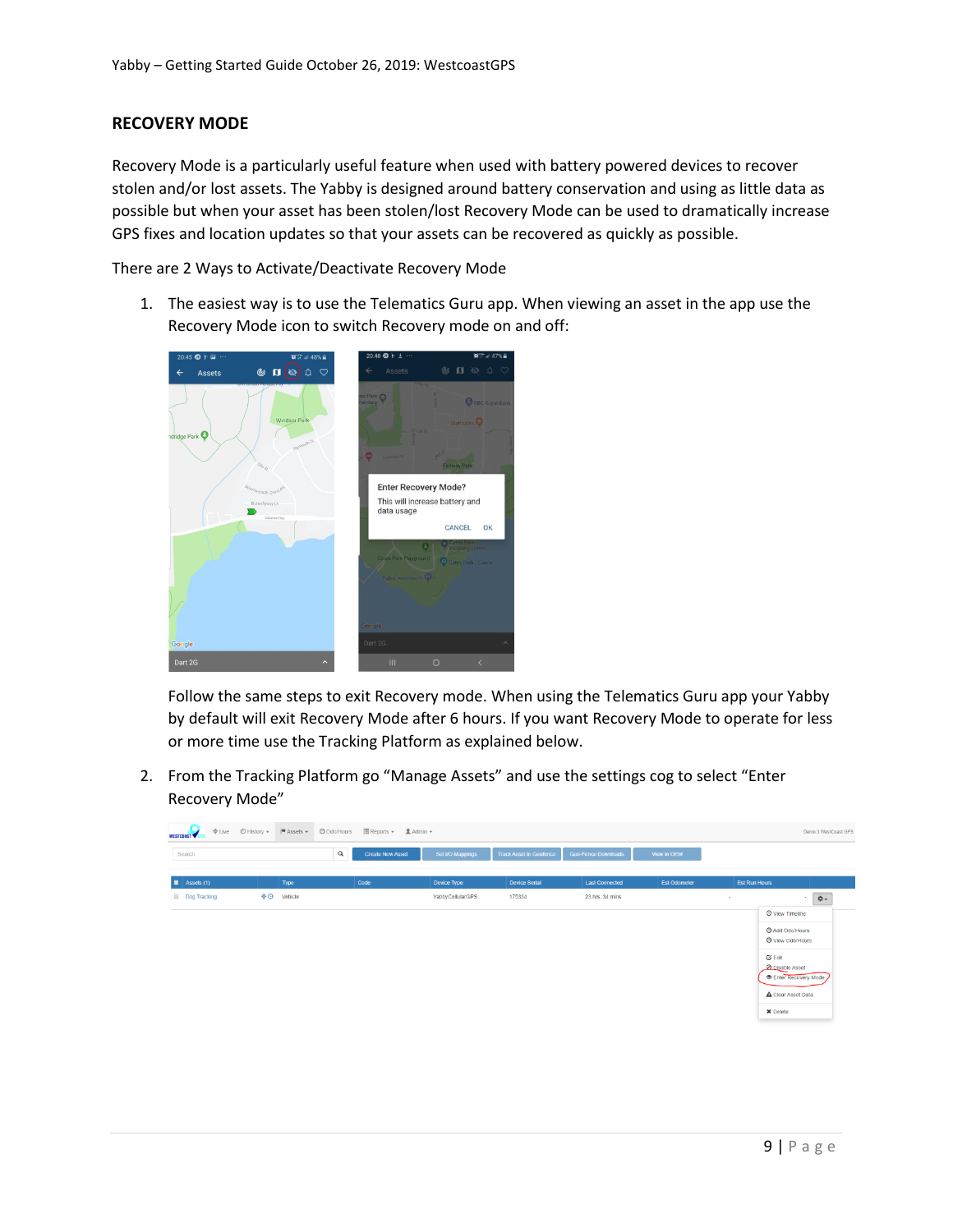The pop up below will appear. Choose the expiration time and click on "Send Message"

| Set Recovery Mode                          |                                                                                                                               |   |
|--------------------------------------------|-------------------------------------------------------------------------------------------------------------------------------|---|
|                                            | Recovery mode is currently oil. Click Send Message to turn recovery mode ONE. This<br>is only recommended for advanced users. |   |
|                                            |                                                                                                                               |   |
| Recovery Mode Set to expire in:<br>6 Hours |                                                                                                                               | w |
| 30 Minutes                                 |                                                                                                                               |   |
| 1 Hour                                     |                                                                                                                               |   |
| 2 Hours<br>4 Hours                         |                                                                                                                               |   |
| 6 Hours                                    |                                                                                                                               |   |
| 12 Hours                                   |                                                                                                                               |   |
| 24 Hours                                   |                                                                                                                               |   |

By default Recovery Mode is set to expire after 6 hours but on the tracking platform you can choose between 30 minutes and 24 Hours as per the image above.

To exit Recovery mode follow the same steps and this time you will be prompted to exit Recovery mode.

#### Important Note – Please Read

Recovery Mode will quickly drain the batteries so be sure to only use this mode when absolutely necessary. By default Recovery mode will turn off after 6 hours. If your device has not been recovered in that time frame be sure to activate Recovery Mode again and/or contact WestcoastGPS to ensure Recovery Mode does not turn off. **Recovery Mode does not Activate until the device performs its next upload so this will depend on the settings related to in trip uploads (most battery powered devices are set to upload on trip start, every 30 minutes while in trip, and at trip end once movement has stopped for 5 minutes) and heartbeats (schedule uploads that occur at least once per day whether the device moves or not). Please do not abuse this mode as doing so could result in extra data charges or suspension of your tracking subscription.**

**Remember to turn off Recovery Mode as soon as possible.**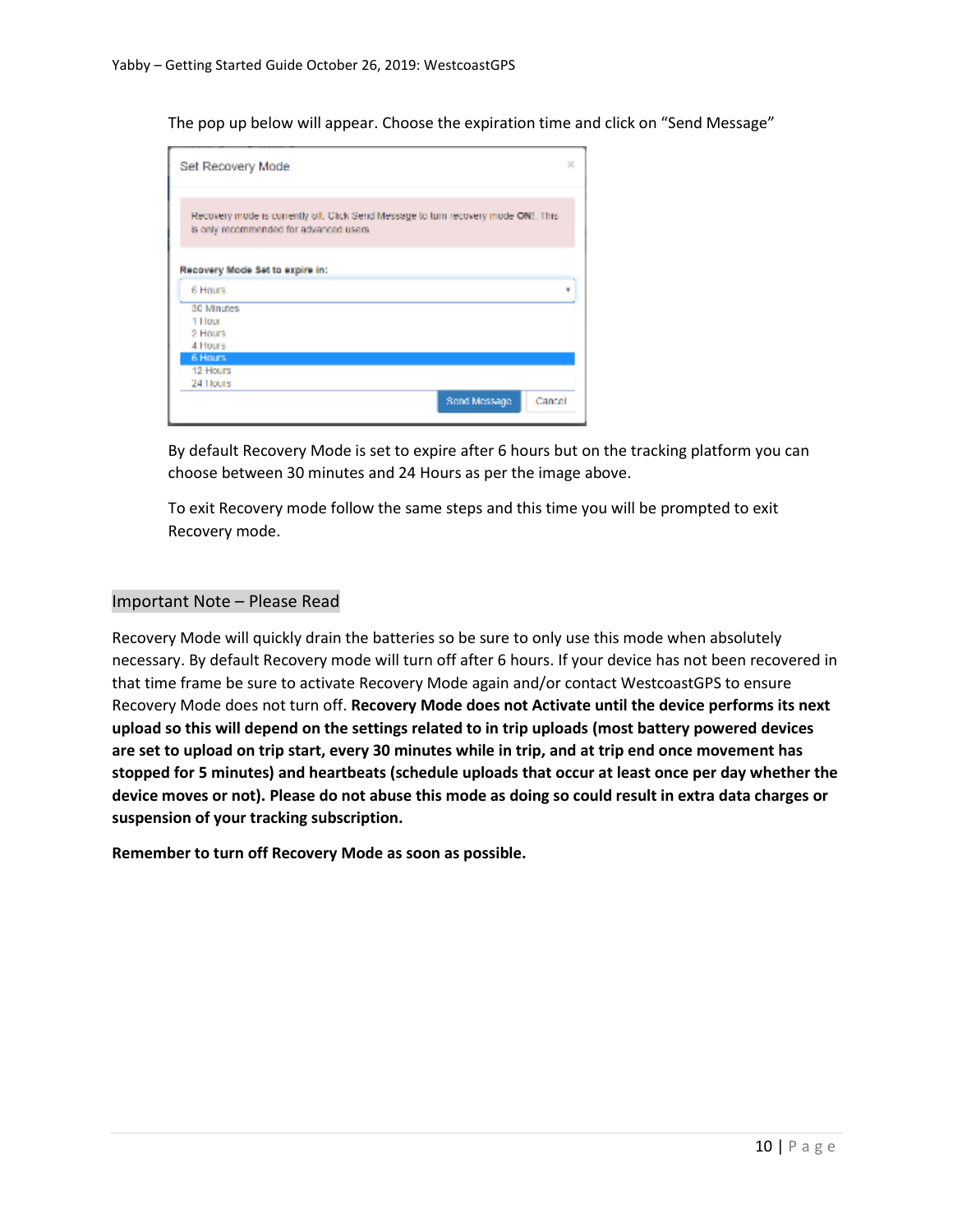# **ADDRESS BOOK**

**Alerts** are an important component of managing your assets and to take advantage of **Alerts** you first have to do a few things, the most important being to set up your address book. Click on the "Address Button" which is circled in blue below:



Enter the email addresses you anticipate you will use for ALERTS. You can use whichever email addresses you want for each ALERT that you set up and you choose which emails to use when you create ALERTS.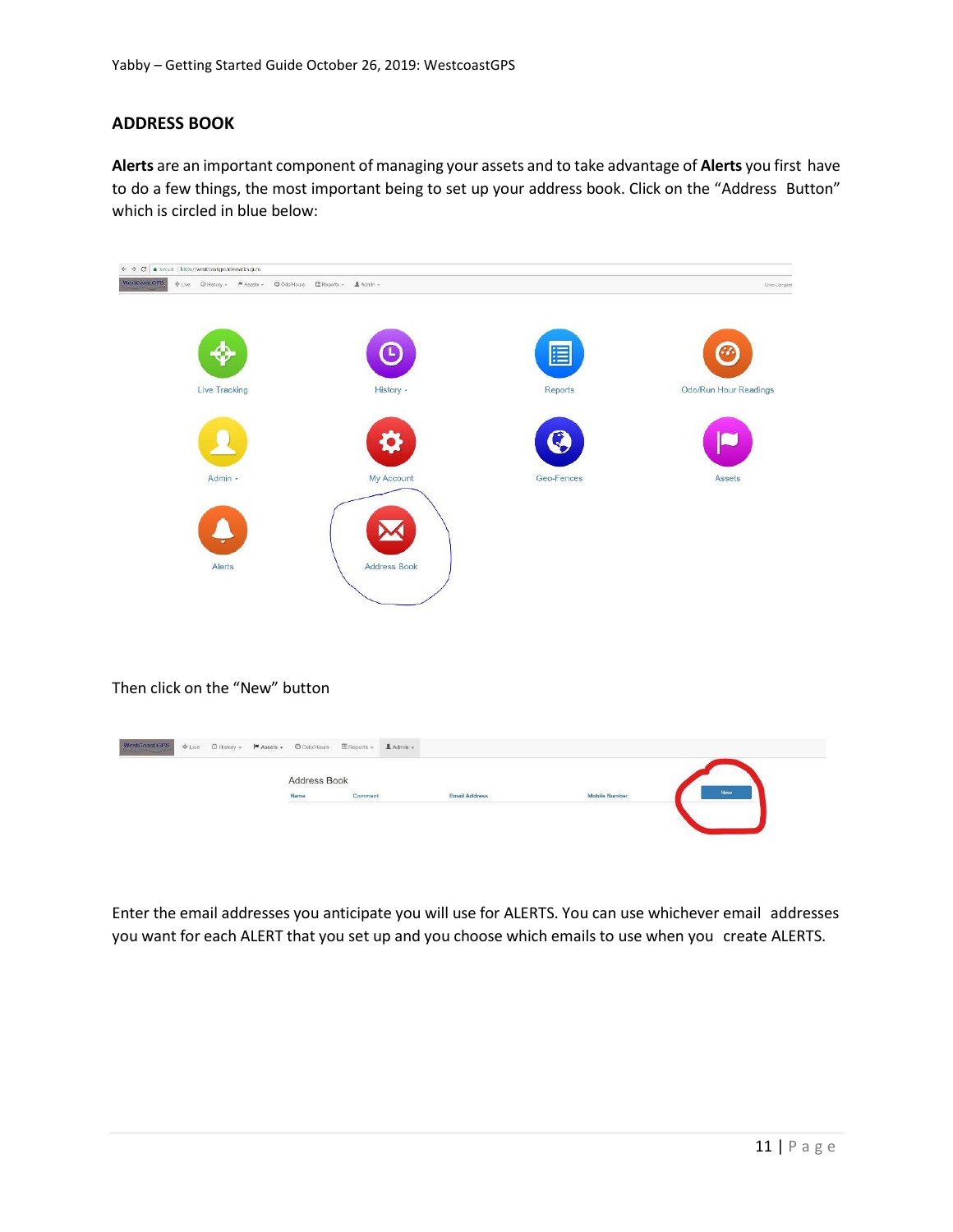#### Yabby – Getting Started Guide October 26, 2019: WestcoastGPS

| $\leftarrow$ $\rightarrow$ $\mathbf{C}$ $\bullet$ Secure   https://westcoastgps.telematics.guru/AddressBook |                                                               |                                             |                |  |  |  |  |
|-------------------------------------------------------------------------------------------------------------|---------------------------------------------------------------|---------------------------------------------|----------------|--|--|--|--|
| WestCoast GPS                                                                                               | + Live © History - M Assets - © OdolHours El Reports - LAdmin |                                             |                |  |  |  |  |
|                                                                                                             |                                                               | Create Address Book Entry                   | $\mathcal{H}$  |  |  |  |  |
|                                                                                                             | <b>Address Book</b>                                           | Name                                        |                |  |  |  |  |
|                                                                                                             | Comment<br><b>Name</b>                                        | hame                                        | Now            |  |  |  |  |
|                                                                                                             |                                                               | Comment                                     |                |  |  |  |  |
|                                                                                                             |                                                               | comment                                     |                |  |  |  |  |
|                                                                                                             |                                                               | Email Address(es)<br>email address          | Send Test      |  |  |  |  |
|                                                                                                             |                                                               |                                             |                |  |  |  |  |
|                                                                                                             |                                                               | Mobile Number <sup>6</sup><br>mobile number | ◬              |  |  |  |  |
|                                                                                                             |                                                               |                                             |                |  |  |  |  |
|                                                                                                             |                                                               |                                             | Cancel<br>Save |  |  |  |  |
|                                                                                                             |                                                               |                                             |                |  |  |  |  |
|                                                                                                             |                                                               |                                             |                |  |  |  |  |
|                                                                                                             |                                                               |                                             |                |  |  |  |  |
|                                                                                                             |                                                               |                                             |                |  |  |  |  |
|                                                                                                             |                                                               |                                             |                |  |  |  |  |

Once you have entered your first email address click "Save" and repeat the process until you have all of the email addresses entered. You can go back at any time and add or delete email addresses.

#### **GEOFENCES**

Setting up a Geo-fence is easy. From the main menu (which you can reach by clicking the WestCoastGPS logo on the top left corner) select Geo-fences as shown below:



Begin typing an address and matching options will appear. Select the correct one as shown:

| Create Geo-Fence              |                                                     |
|-------------------------------|-----------------------------------------------------|
| Name                          | Bryanst<br>$\times$                                 |
|                               | Bryanston Sandton, Gauteng, South Africa            |
| Comment                       | Bryanston Street London, United Kingdom             |
|                               | <b>Bryanston Drive Sandton, South Africa</b>        |
|                               | Bryanston Square London, United Kingdom             |
| <b>Show Advanced Settings</b> | Bryanston East Sandton, Gauteng, South Africa       |
|                               | powered by Google<br>$\mathcal{F}$ . Then a present |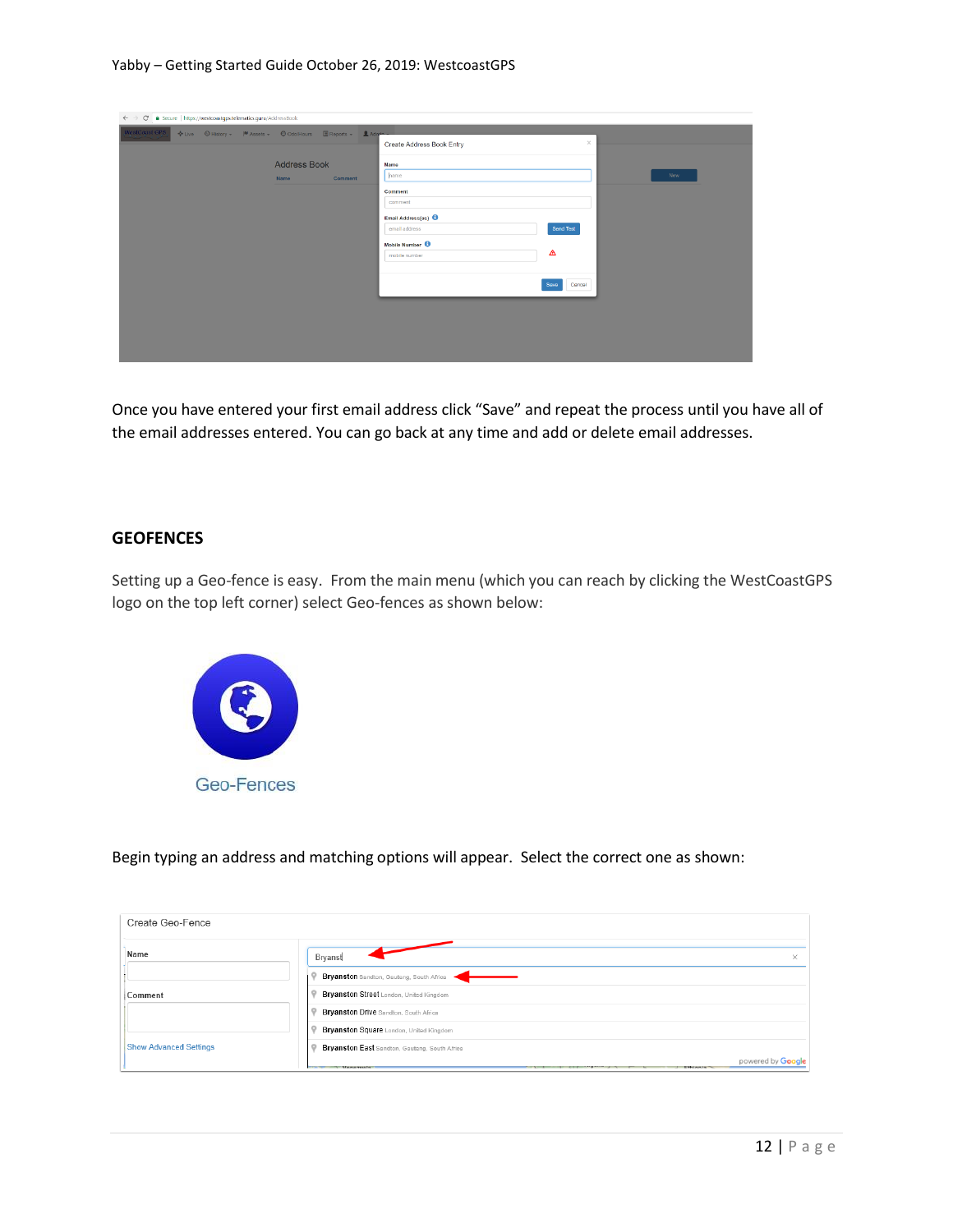You can now adjust the zoom level using the plus(+) and (-) functions on the bottom right corner of the map, and once you see the area that you wish to create a zone for, use your cursor to click points outlining the shape, ensuring that your last point meets the first point you created, as show below:



Once you have clicked on your starting point the geo-fence shape will appear and you can adjust the shape by dragging any of the nodes shown by arrows below:



Remember that at least three points must be defined to create an area. Be sure to click the starting point to close the shape. A common stumbling block is not completing or closing the area. The Geo Fence will not save until it is closed.

Lastly, name your geo-fence and then click SAVE. The name given to your geo-fence will now appear in all of your trip history and reports.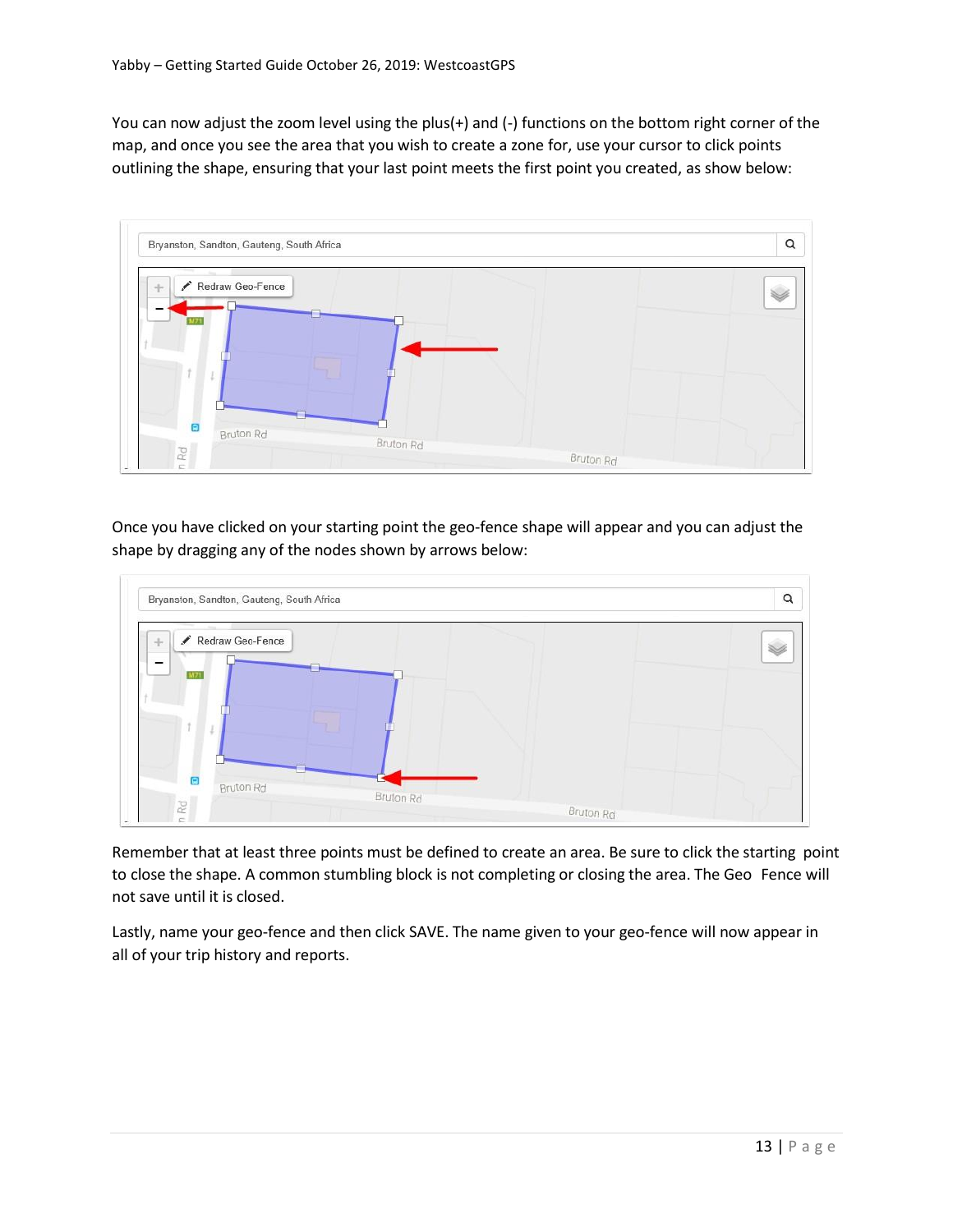For advanced options click on Show advanced options.

| Name                                   | F |
|----------------------------------------|---|
| Test                                   |   |
| Comment                                |   |
| Bryanston, Sandton, 2191, South Africa |   |
| <b>Show Advanced Settings</b>          |   |
|                                        |   |

These are the advanced settings:



- 1. Priority: Geo Fences with a Higher priority are shown preference over those with a Lower priority. Where two Geo-Fences overlap with the same priority, the fence with the smallest area will be shown preference.
- 2. Exclude from trip assignment: If selected the Geo-Fence will only be used for setting up location based alerts. It will not be used when looking up trip start and end locations
- 3. Track asset activity in Geo-Fence: If selected, the system will record statistics for the asset activity inside this Geo-Fence.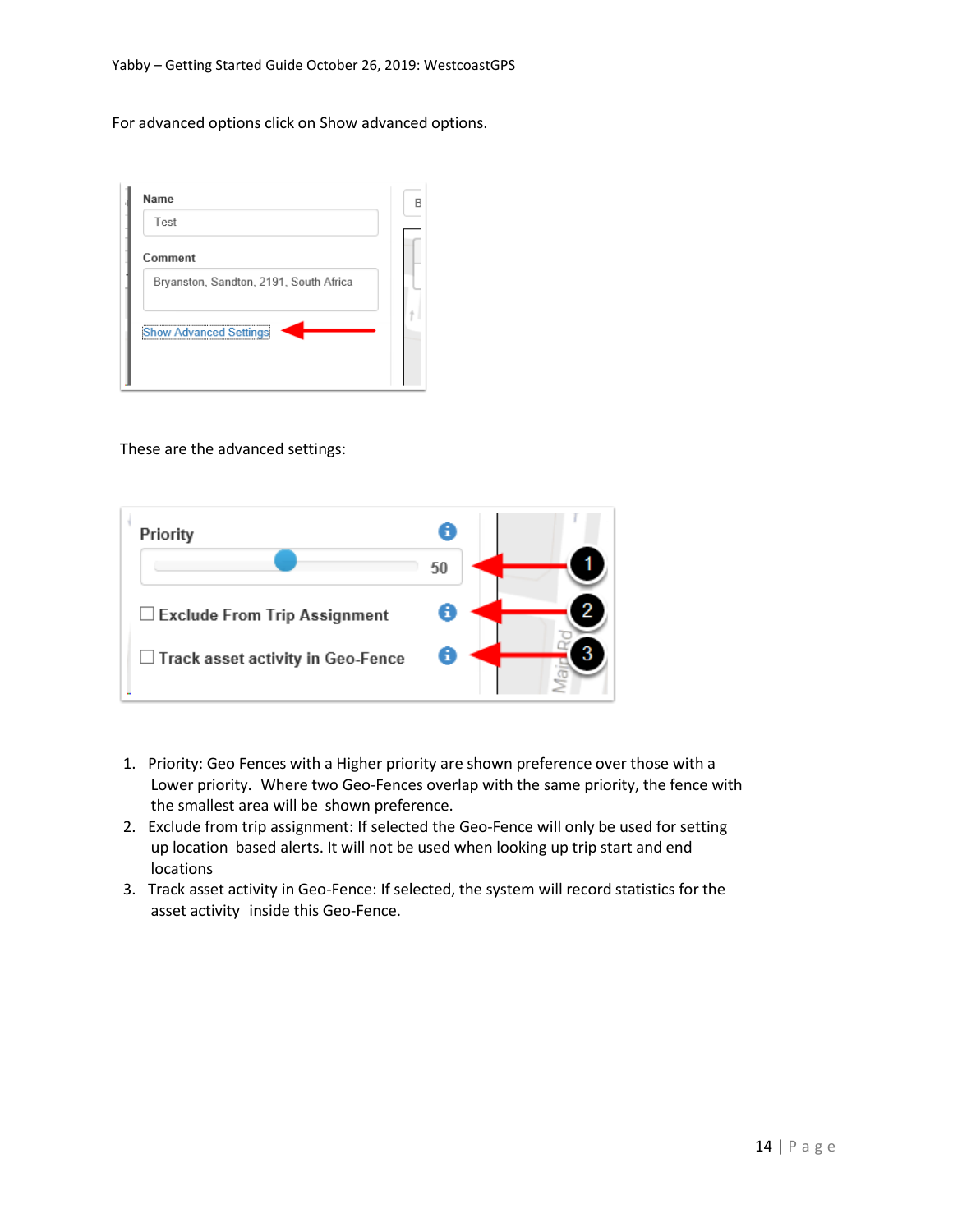# **ALERTS**

Setting up an **Alert** is easy. From the main menu (which you can reach by clicking the WestCoastGPS logo on the top left corner) select **Alerts** as shown below:

| $\mathcal{L}$<br>$\overline{\phantom{a}}$<br><b>Alerts</b> |                                          |                                                             |                  |                |
|------------------------------------------------------------|------------------------------------------|-------------------------------------------------------------|------------------|----------------|
| WestCoast GPS<br>$E = E$                                   | ⊙ History –<br>$M$ Assets $\star$        | O Odo/Hours<br>$\blacksquare$ Reports $\blacktriangleright$ | $A$ Admin $\sim$ |                |
|                                                            | <b>Alert Setup</b><br>← New Alert Wizard | F New Alert (Advanced)                                      |                  |                |
|                                                            | Name                                     | <b>Short Message (Start)</b>                                |                  | <b>Enabled</b> |

#### Click on "New Alert Wizard"

|                   | Create Alert Wizard                 |                           |       |                |            |                       |
|-------------------|-------------------------------------|---------------------------|-------|----------------|------------|-----------------------|
| Alert Setup       | Type of Alert <sup>6</sup>          |                           |       |                |            |                       |
|                   | After Hours Usage                   |                           |       |                |            |                       |
| F New Alert Wizas | Day of Week                         | Between (24hr)            |       |                | And (24hr) |                       |
|                   | Everyday                            | $\boldsymbol{\mathrm{v}}$ | 19:00 | $\circledcirc$ | 06:00      | $\circ$               |
| Name              | Add Additional Time Constraint (OR) |                           |       |                |            |                       |
|                   |                                     |                           |       |                |            | Cancel<br><b>Next</b> |
|                   |                                     |                           |       |                |            |                       |

Select the Alert you want to set up:

| WestCoast GPS | +Live ⊙ History >  ■ Assete - | <b>ACHAINME EDAMNE</b><br>A<br>Create Alert Wizard | × |
|---------------|-------------------------------|----------------------------------------------------|---|
|               | <b>Alert Setup</b>            | Type of Alert <sup>O</sup>                         |   |
|               |                               | After Hours Usage                                  |   |
|               | ← New Alert Wizan             |                                                    |   |
|               |                               | After Hours Usage                                  |   |
|               | Name                          | Ignition On                                        |   |
|               |                               | Movement Detected                                  |   |
|               |                               | Panic / Duress Button Pressed                      |   |
|               |                               | Accident / Rollover Detected                       |   |
|               |                               | Speeding (Once per trip)                           |   |
|               |                               | External Power Removed                             |   |
|               |                               | Low Device Backup Battery Voltage                  |   |
|               |                               | Low External Voltage (Vehicle Battery Voltage)     |   |
|               |                               | Geo Fence Alert                                    |   |
|               |                               | Remora Low Battery                                 |   |

Follow the prompts to set up which asset (device) you want to use for the **Alert** – in this case the **Yabby** and the email address or addresses you want the **Alert** to be sent to.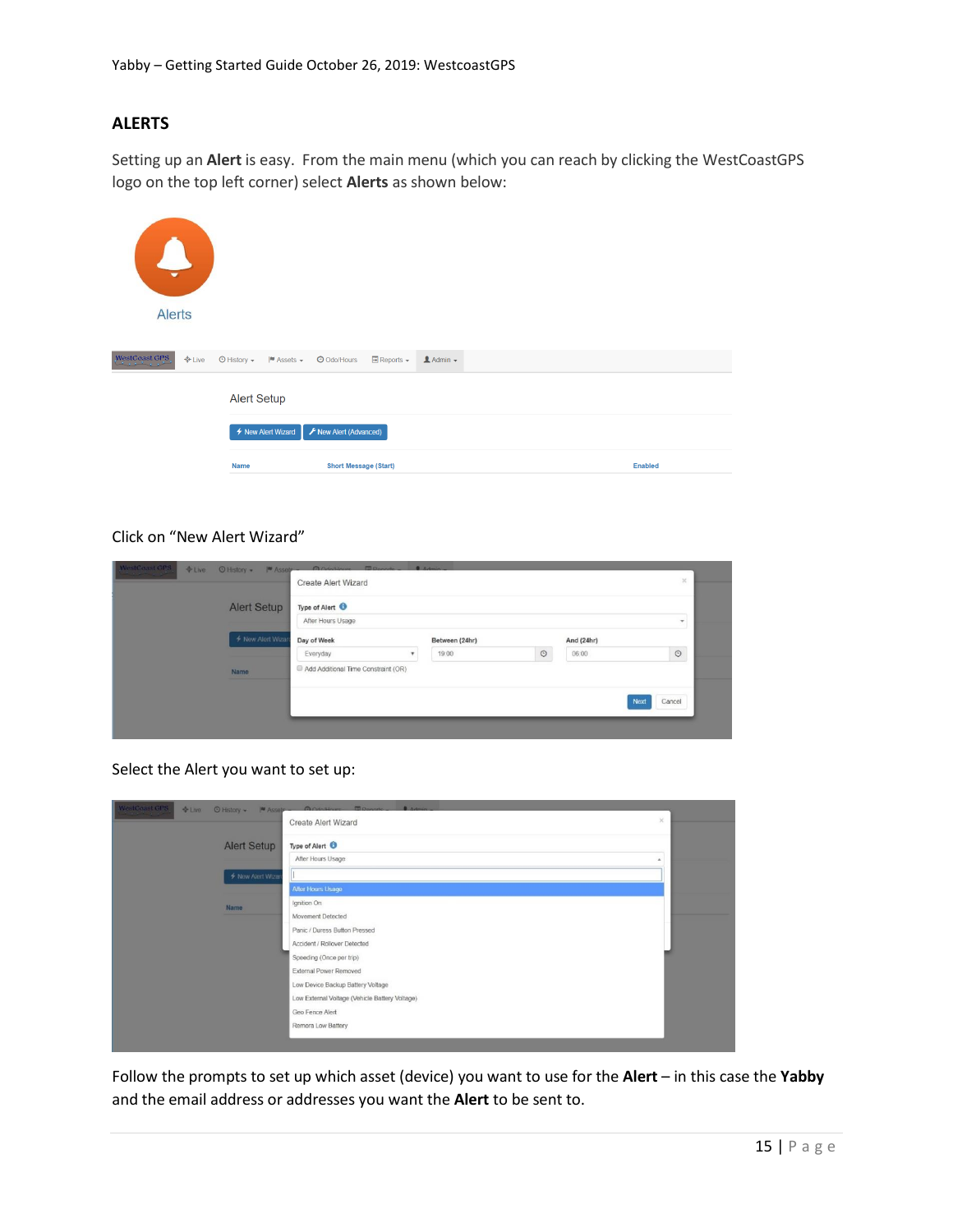# **ASSET NAME/DESCRIPTION**

You can edit the name of your asset by navigating to the Asset – Manage Assets (circled in red) page and clicking on the Asset name in blue (circled in red)as per the image below:

| WESTCOAST <sup>V</sup>                                                       |                                                            |                       |             |               |                |                   |              |                      |          |                                          | <b>C</b> Account |
|------------------------------------------------------------------------------|------------------------------------------------------------|-----------------------|-------------|---------------|----------------|-------------------|--------------|----------------------|----------|------------------------------------------|------------------|
| Search                                                                       | Manage Assets<br><b>В некатальные процесс</b><br>Telemetry | Assign Asset to Dept. |             |               |                |                   |              |                      |          |                                          |                  |
| $\blacksquare$ Assets (1)                                                    | <b>IO Telemetry</b>                                        | Code                  | Device Type | Device Serial | Last Connected | <b>Department</b> | Est Odometer | <b>Est Run Hours</b> |          |                                          |                  |
| $\textcolor{red}{\Phi}\,\textcolor{blue}{\mathbf{\Theta}}$ Vehicle<br>Seadoo |                                                            |                       | Oyster      | 133106        | 1 day, 17 hrs. |                   | 2444.3 km    |                      | 37.9 hrs | $\ddot{o}$ .<br>$\overline{\phantom{a}}$ |                  |
|                                                                              |                                                            |                       |             |               |                |                   |              |                      |          |                                          |                  |

The pop up window below will appear:

| <b>Edit Asset</b>                  |      |       |        |                |  |                       |                         |            | $\times$ |
|------------------------------------|------|-------|--------|----------------|--|-----------------------|-------------------------|------------|----------|
| General                            | Info | Photo | Alerts | <b>Drivers</b> |  |                       |                         |            |          |
| Name                               |      |       |        |                |  |                       |                         |            |          |
| Seadoo                             |      |       |        |                |  |                       |                         |            |          |
| <b>Description</b> (optional)      |      |       |        |                |  |                       |                         |            |          |
| asset description                  |      |       |        |                |  |                       |                         |            |          |
| <b>Asset Type</b>                  |      |       |        |                |  |                       |                         |            |          |
| Vehicle                            |      |       |        |                |  |                       | $\overline{\mathbf v}$  | <b>New</b> |          |
| Department                         |      |       |        |                |  |                       |                         |            |          |
| <b>None</b>                        |      |       |        |                |  |                       | $\overline{\mathbf{v}}$ | <b>New</b> |          |
| Device Serial <sup>6</sup>         |      |       |        |                |  |                       |                         |            |          |
| 133105                             |      |       |        |                |  | Device Type<br>Oyster |                         |            |          |
|                                    |      |       |        |                |  |                       |                         |            |          |
| Asset Code (optional) <sup>6</sup> |      |       |        |                |  |                       |                         |            |          |
| asset code                         |      |       |        |                |  |                       |                         |            |          |
| $\mathscr{P}$ Enabled              |      |       |        |                |  |                       |                         |            |          |
|                                    |      |       |        |                |  |                       |                         |            |          |
|                                    |      |       |        |                |  |                       |                         | Save       | Cancel   |

Under the "General" tab you can change the name of the Asset and add a Description. Under the "Info" tab there is other data you can enter: